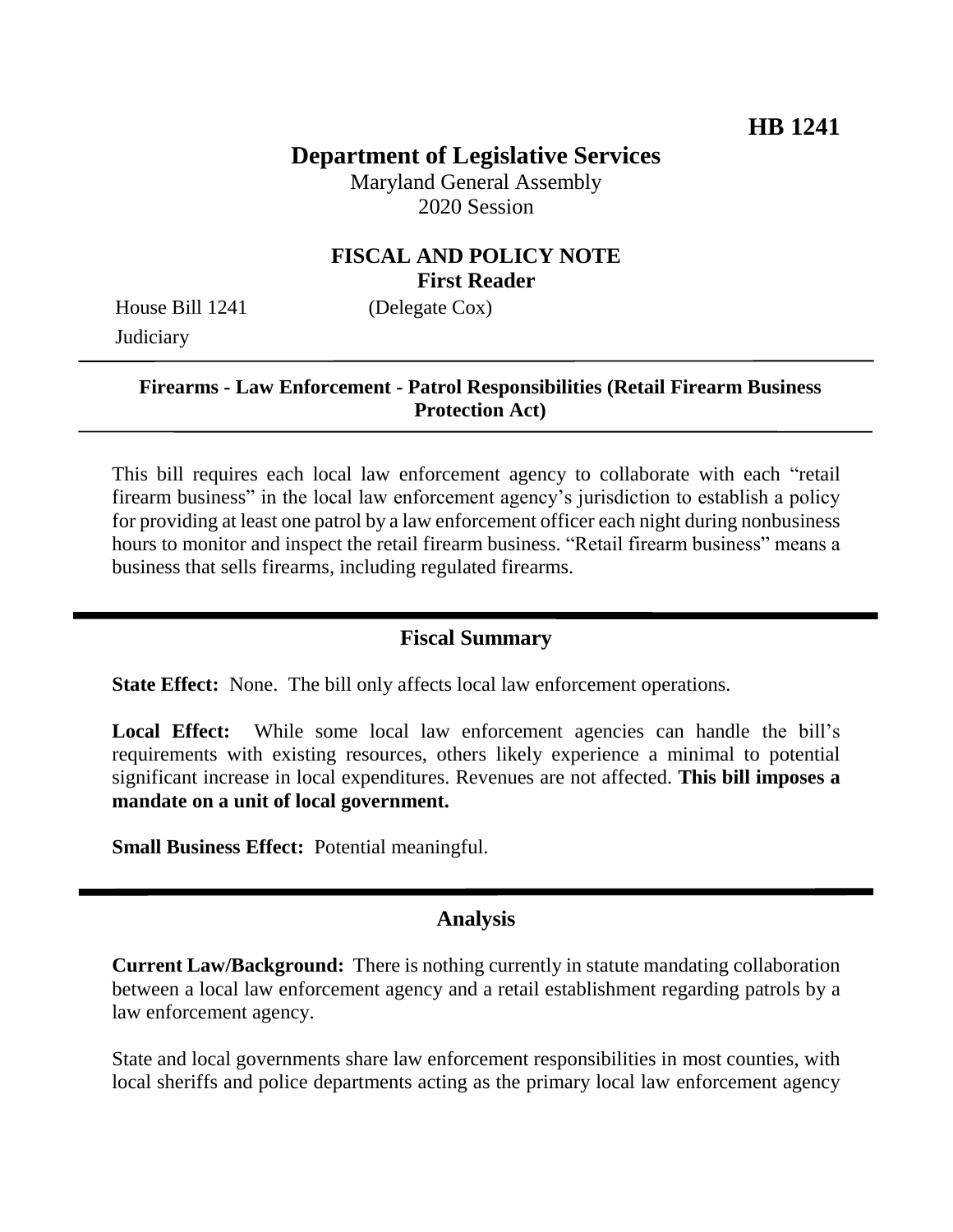and the State Police focusing on traffic management and specialized services. Under the Maryland Constitution, each county and Baltimore City is required to elect a sheriff, who is by common law the primary public safety officer of the jurisdiction.

State law also authorizes counties to provide for a separate county police force. Local governments maintaining county police forces include Anne Arundel, Baltimore, Howard, Montgomery, and Prince George's counties, along with Baltimore City. The law is silent on the specific duties of these county law enforcement agencies. In practice, county police departments have become the primary law enforcement agencies in these counties. The sheriffs' departments in these counties primarily support judicial functions such as courtroom security and service of process.

**Local Expenditures:** The bill's effect on local expenditures likely varies by jurisdiction. While some local law enforcement agencies can handle the bill's requirements with existing resources, others may experience a minimal to potential significant increase in local expenditures to provide additional patrols. The following information was gleaned from a limited survey of local governments:

- Baltimore County advises that there are 20 retail firearm businesses within the county. In order to provide the required monitoring and inspection, the county estimates that overtime costs increase by approximately \$290,000 annually.
- While Montgomery County is unable to estimate any increase in costs for local law enforcement agencies in the county, the county advises that there is an operational impact for the county police department. In order to provide the required monitoring and inspection of each retail firearm business within the county, officers will likely be taken away from regular patrol in other areas.
- Anne Arundel County advises that any additional costs resulting from the bill are anticipated to be minimal.
- The Maryland Municipal League advises that affected municipalities can likely implement the bill with existing resources.

**Small Business Effect:** Many retail firearm businesses within the State are small businesses. To the extent that such businesses choose to reduce current or future security measures due to the monitoring and inspection required under the bill, business costs decrease.